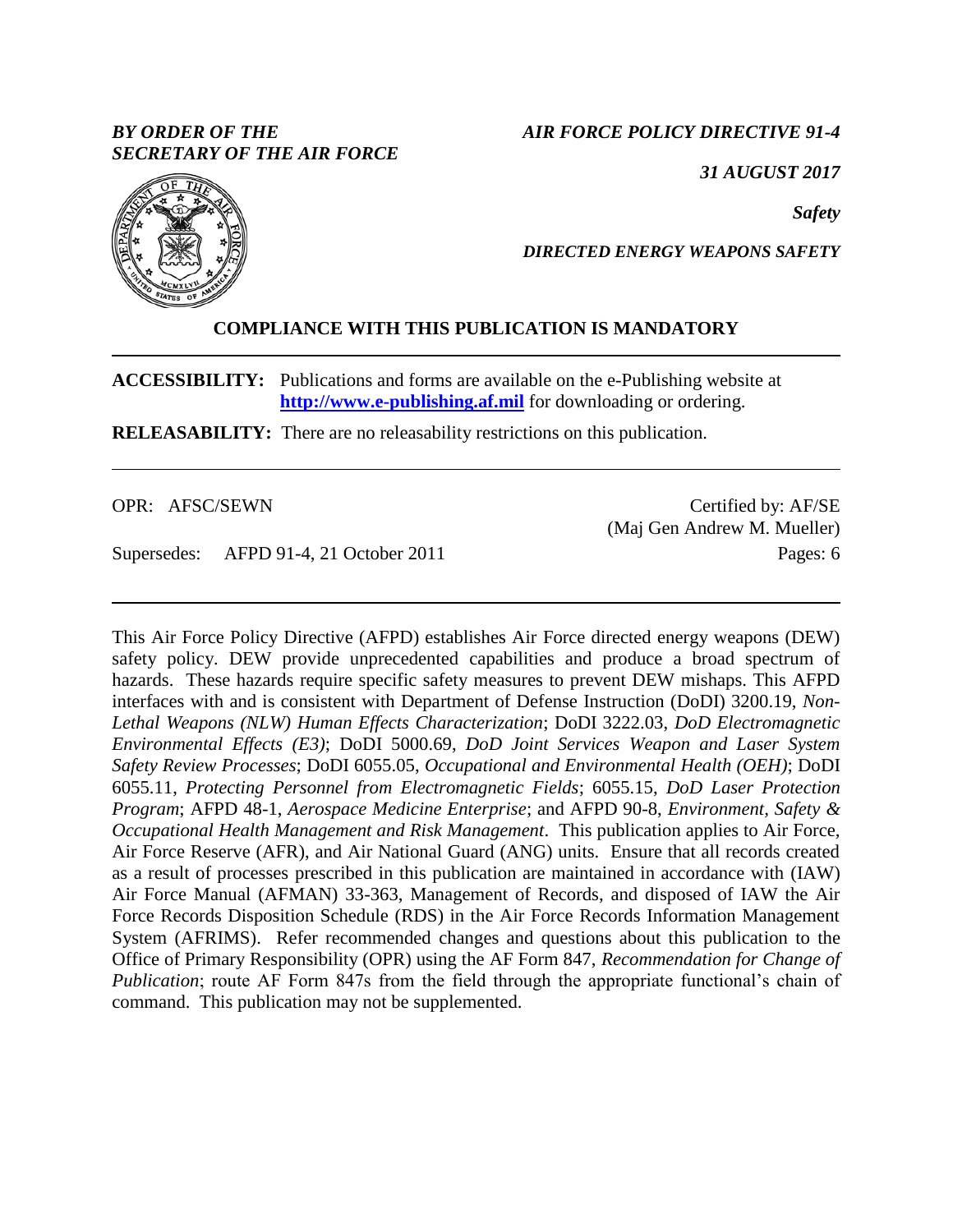# *SUMMARY OF CHANGES*

Added roles and responsibilities for AF/TE. Updated responsibilities of various organizations at Air Staff level and below. Added references to various DoD and AF publications and instructions that are consistent with this publication. Updated formatting.

## **1. Overview**

1.1. The Air Force will ensure DEW receive treatment distinct from conventional or nuclear weapons because of their characteristics, which may include speed-of-light delivery, range, and varied weapons effects. DEW require a scalable approach to safety that is commensurate with the hazard potential of each weapon.

1.1.1. A DEW is a system using a beam of concentrated electromagnetic energy (including but not limited to lasers and high power microwave systems), or atomic or subatomic particles primarily as a direct means to kill, injure, disable, or temporarily incapacitate people or destroy, damage or temporarily incapacitate property or materiel.

1.1.2. Acoustic weapons use sound across the entire frequency spectrum to kill, injure, disable, or temporarily incapacitate people. Acoustic weapons, although outside the Joint definition of DEW, have effects and hazards more similar to DEW than to conventional weapons. Acoustic weapons will follow the same safety policy as DEW.

1.2. The Air Force will ensure protection of personnel, property, operational capability and the environment from undue risk of damage or harm from DEW, consistent with mission requirements.

## **2. Policy.**

2.1. The Air Force Shall:

2.2. Establish and conduct a DEW Safety Program to ensure the safe research, development, testing, operation, training, maintenance, storage, decommissioning, and disposal of these systems. As an element of this program, the Air Force will determine the applicability of Department of Defense (DoD), federal, state, and local laws and regulations, international law and host nation laws, as well as the utility of advisory standards developed or adopted by national or international scientific safety organizations.

2.3. Establish and conduct a safety certification process for DEW systems. DEW systems must have a safety certification from The Air Force Chief of Safety (AF/SE) prior to operational testing, training, or operation by AF personnel.

2.4. Investigate mishaps involving DEW IAW AFPD 91-2, *Safety Programs*, and other directives as appropriate.

## **3. Responsibilities and Authorities:**

3.1. The Assistant Secretary of the Air Force for Installations, Environment and Energy (SAF/IE) is responsible for safety and occupational health policy for DEW.

3.2. The Assistant Secretary of the Air Force for Acquisition (SAF/AQ) is responsible for ensuring inclusion of DEW safety requirements in acquisition policy. SAF/AQ will ensure the Air Force Research Laboratory (AFRL) evaluates effects of DEW on human targets.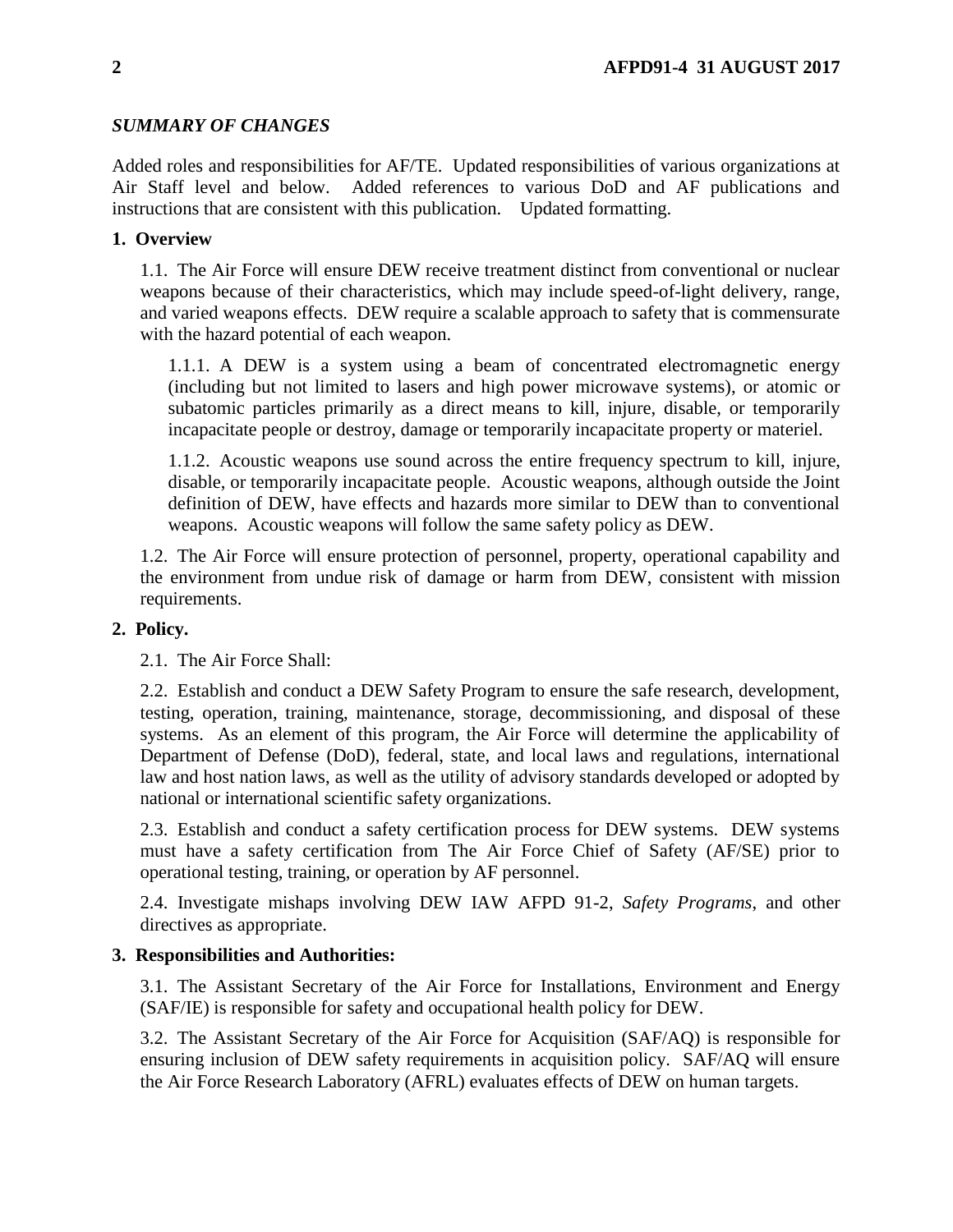3.3. The Air Force Chief of Safety (AF/SE) is responsible for developing DEW safety policy and procedural guidance. AF/SE is responsible for ensuring compliance with safety policy and for developing and maintaining instructions to implement this directive, and is the certification authority for DEW safety. AF/SE is responsible to determine the utility/applicability of advisory standards developed or adopted by national or international scientific safety organizations. AF/SE is responsible for establishing DEW testing and employment proximity restrictions pertaining to nuclear and conventional weapons.

3.4. The Air Force Surgeon General (AF/SG) issues directive policy for the protection of Air Force personnel and the general public from overexposure to noise, nonionizing radiation, and ionizing radiation IAW AFPD 48-1, *Aerospace Medicine Enterprise*." AF/SG policy includes completing health risk assessments, recommending health risk controls, documenting human exposure, identifying medical monitoring requirements, and identifying diagnostic and therapeutic modalities for injuries and diseases related to DEW operations.

3.5. The Director of Test and Evaluation (AF/TE) provides direction and guidance to ensure test organizations assess safety standards and hazards prior to testing.

3.6. At an early stage of the acquisition process, or a modification of an existing weapon, the Judge Advocate General (AF/JA), or the General Counsel (SAF/GC) for a weapon developed within a Special Access Program, will ensure that a weapon legal review is completed for all DEW and that any such weapon complies with DoD regulations and domestic and international law IAW AFI 51-402, *Legal Reviews of Weapons and Cyber Capabilities*.

3.7. The Deputy Chief of Staff for Operations (AF/A3) is responsible for ensuring DEW safety requirements are implemented in range operations policy.

3.8. Major Commands (MAJCOMs) are responsible for advocating developmental and operational testing of DEW systems IAW AFI 99-103, *Capabilities-Based Test and Evaluation.* Further, each MAJCOM utilizing or having Research, Development, Test and Evaluation (RDT&E) responsibilities for DEW is responsible for advocating funding, RDT&E, and manpower to ensure sufficient resources are available to develop and implement the DEW Safety Program.

3.9. AFMC/CC is responsible for supporting development of safe DEW, evaluating the human target effects of DEW in concert with data produced by AFRL, and conducting medical and health effects consulting, education and training. IAW AFI 48-109, *Electromagnetic Field Radiation (EMFR) Occupational and Environmental Health Program,*  and AFI 48-139, *Laser and Optical Radiation Protection Program,* AFMC/CC shall also administer and maintain the DoD EMF Injury Hotline and Tri-Service Laser Injury Hotline to provide immediate expert medical advice in the event of an injury or suspected injury to DoD personnel from EMF and lasers. AFMC/CC shall further administer and maintain the EMF Overexposure Repository for DoD Components to access, analyze, and use in EMF protection programs.

3.10. AETC/CC is responsible for developing directed energy curricula and providing training and education to satisfy career field requirements.

3.11. Commanders at all levels with a mission incorporating DEW are responsible for understanding the capabilities and hazards of DEW systems. Commanders must incorporate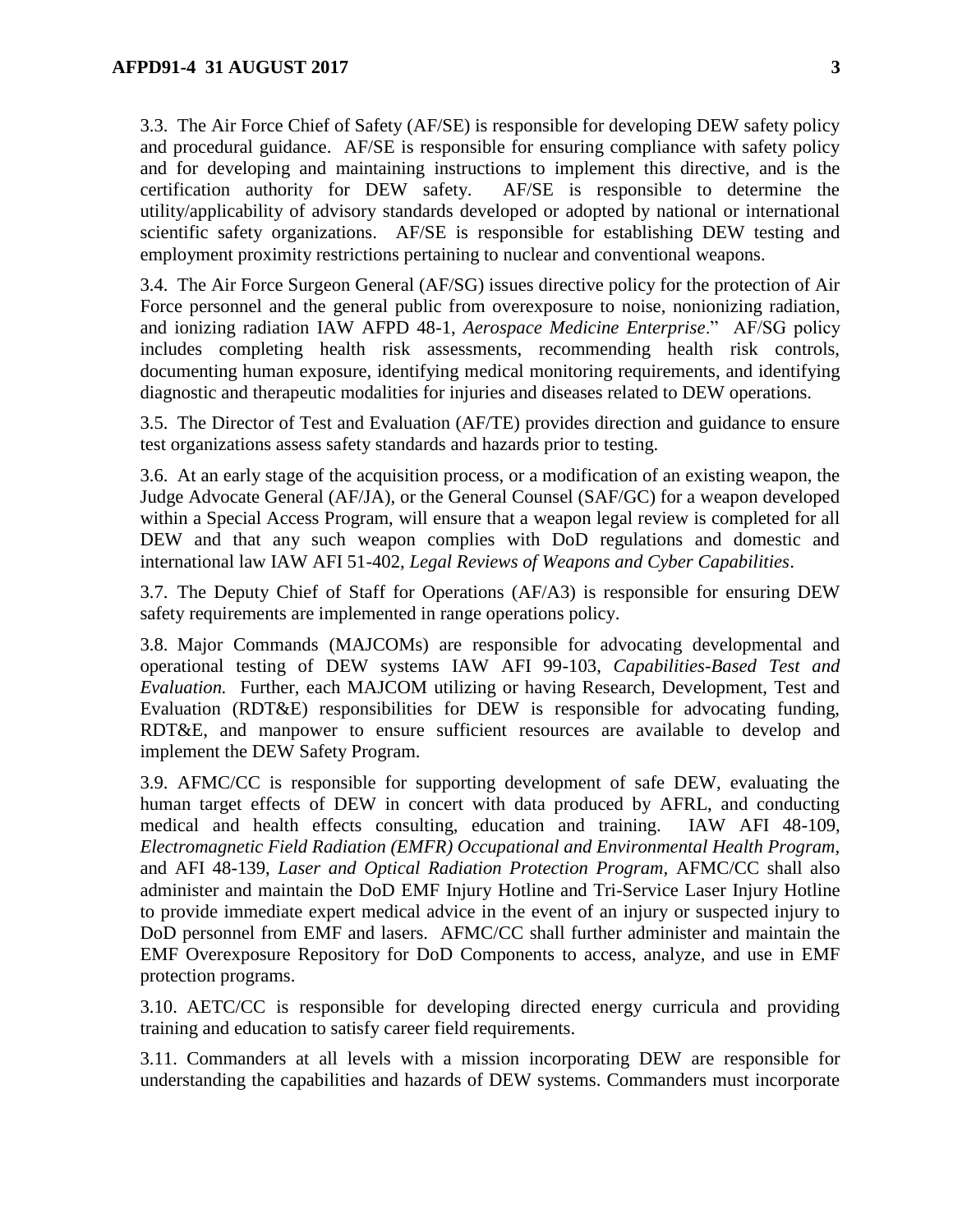DEW safety and health considerations, consistent with applicable test, training or operational requirements, in their mission planning, decisions and operations.

3.11.1. Outside the United States, its territories or possessions, MAJCOM and Numbered Air Force (NAF) commanders must be aware of safe-use requirements and applicable host nation laws and advise subordinate commanders.

3.11.2. Before fielding any DEW, MAJCOM, NAF, and subordinate echelon Commanders will coordinate their proposed concept of employment with their staff judge advocate (SJA) for a legal review to ensure compliance with DoD regulations and domestic and international law.

### **4. Implementation Limitations**

4.1. MAJCOMs, Field Operating Agencies, and Direct Reporting Units, if applicable, will not issue instructions that implement this policy directive without AF/SE approval.

> Heather Wilson Secretary of the Air Force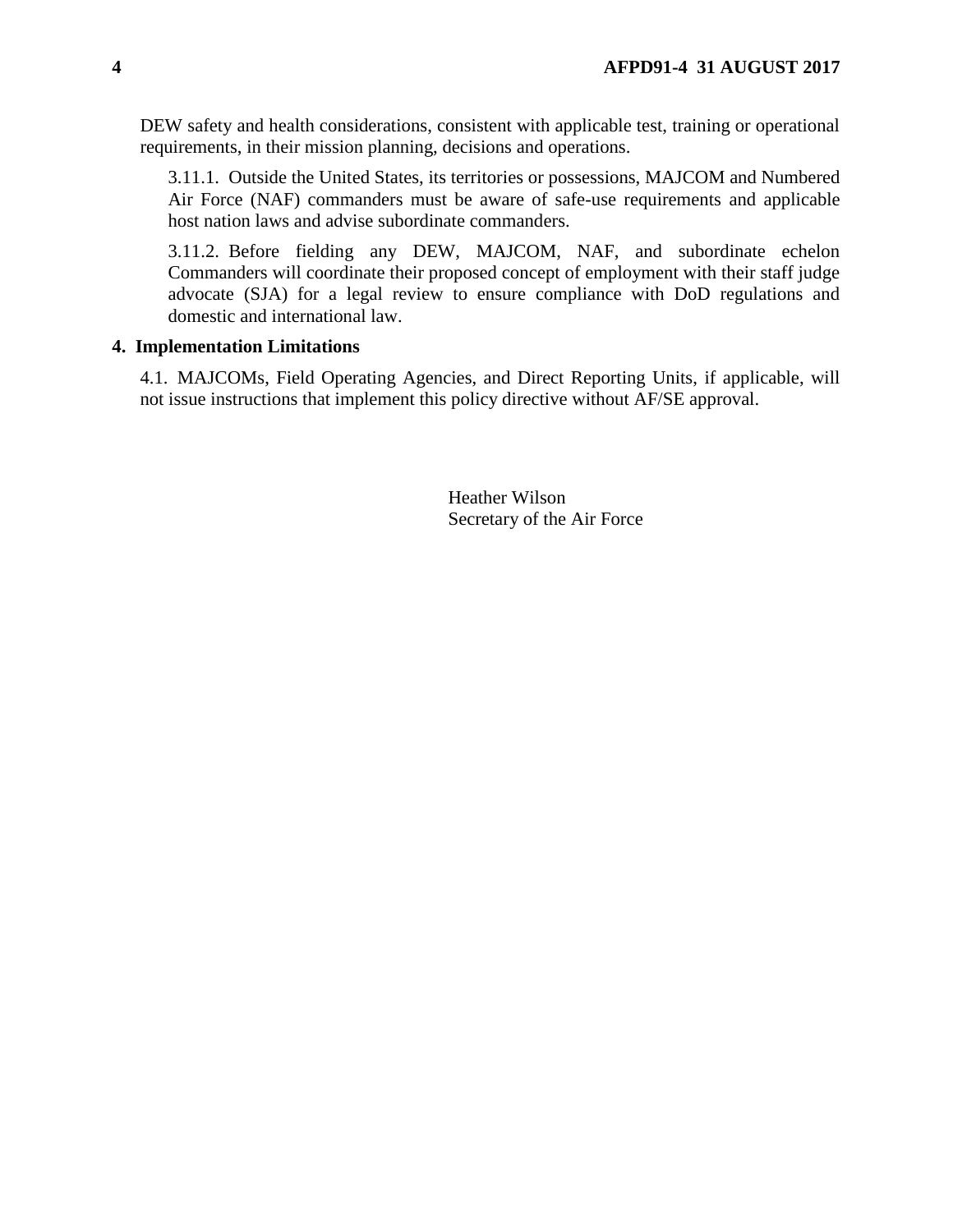### **Attachment 1**

### **GLOSSARY OF REFERENCES AND SUPPORTING INFORMATION**

#### *References*

DoDI 3200.19, *Non-Lethal Weapons (N*

*LW) Human Effects Characterization,* 17 May 2012

DoDI 3222.03, *DoD Electromagnetic Environmental Effects (E3) Program,* 25 August 2014

DoDI 5000.69, *DoD Joint Services Weapon and Laser System Safety Review Processes,* 9 November 2011

DoDI 6055.01, *DoD Safety and Occupational Health (SOH) Program*, 14 October 2014

DoDI 6055.05, *Occupational and Environmental Health (OEH),* 11 November 2008

DoDI 6055.08, *Occupational Ionizing Radiation Protection Program,* 15 December 2008

DoDI 6055.11, *Protecting Personnel from Electromagnetic Fields,* 19 August 2009

DoDI 6055.15, *DoD Laser Protection Program,* 4 May 2007

AFPD 48-1, *Aerospace Medicine Enterprise,* 23 August 2011

AFPD 90-8, *Environment, Safety & Occupational Health Management and Risk Management,* 2 February 2012

AFPD 91-2, *Safety Programs,* 24 July 2012

AFI 48-109, *Electromagnetic Field Radiation (EMFR) Occupational and Environmental Health Program,* 1 August 2014

AFI 48-139, *Laser and Optical Radiation Protection Program,* 30 September 2014

AFI 51-402, *Legal Reviews of Weapons and Cyber Capabilities,* 27 July 2011

AFI 99-103, *Capabilities-Based Test and Evaluation,* 16 October 2013

### *Adopted Form*

AF Form 847, *Recommendation for Change of Publication*.

#### *Abbreviations and Acronyms*

**AFI**—Air Force Instruction

**AFMAN**—Air Force Manual

**AFPD**—Air Force Policy Directive

**AFR**—Air Force Records

**AFRIMS**—Air Force Records Information Management System

**AFRL**—Air Force Research Laboratory

**ANG**—Air National Guard